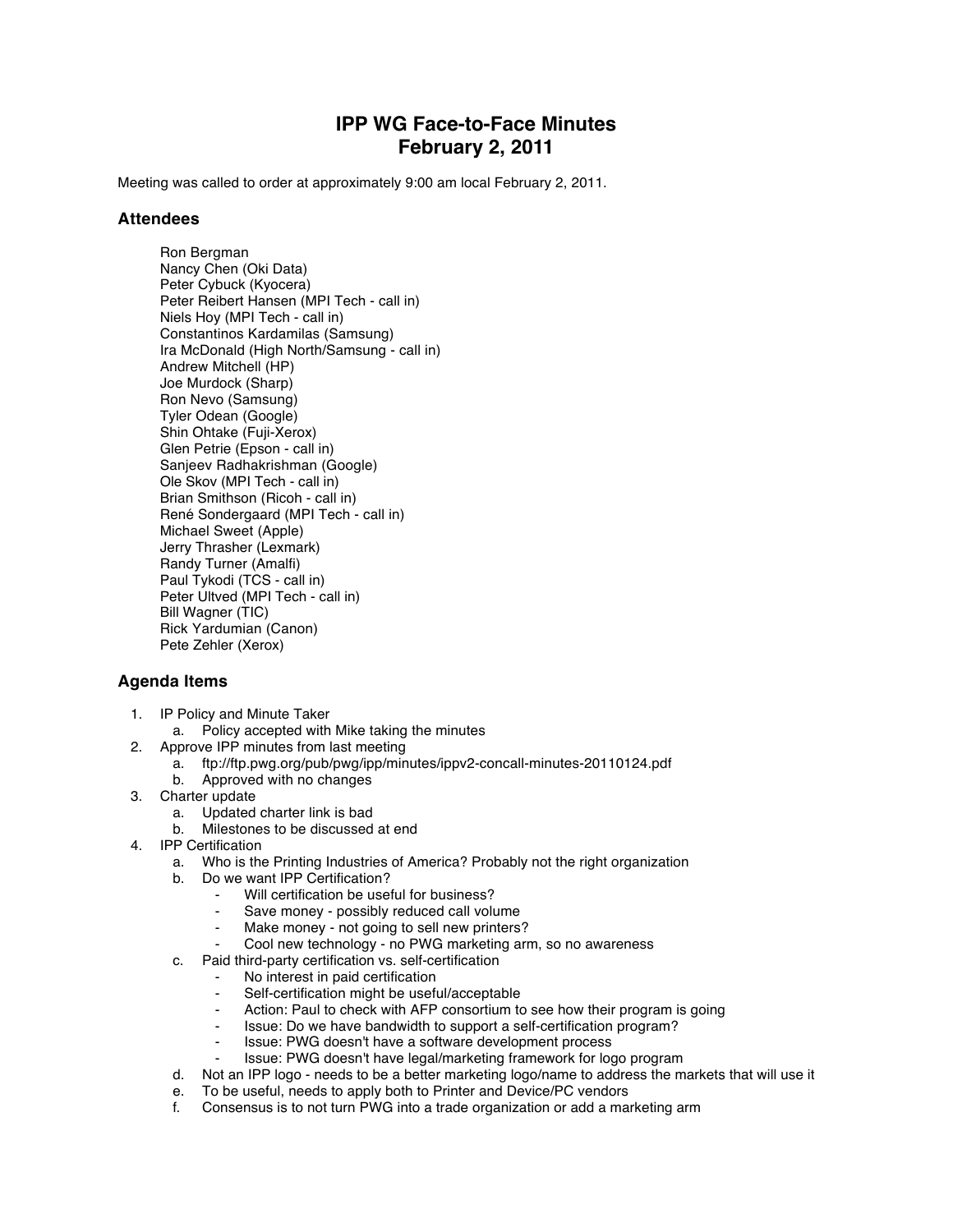- g. Self-certification for technical/interoperability reasons is still desireable
- 5. IPP Everywhere JPS3
	- a. Color Management
		- One required print-rendering-intent value
		- Profiles printer-resident or from a list of well-known (durable) URIs (such as sRGB)
		- Both attributes required
	- b. Print Color Mode
		- Objection to "bi-level" due to MIB mapping issues, but consistent with semantic model name "BiLevel"
		- Add "highlight"  $= 1$ -color plus black
		- ⁃ "bi-level" = 1 color threshold output (typically black)
		- ⁃ "process-monochome" = process grayscale
		- ⁃ "process-bi-level" = process threshold black
		- ⁃ 1-ink/toner vs. 1-color
	- c. Media Selection
		- Would not need to provide non-borderless sizes, but recommended if there are performance/ quality differences
		- media-source should we call it media-tray, or just provide a pointer to input-tray definition in
		- PWG media? OK to leave it media-source, and just point to the older definitions of tray OK to have first-class media-\*-supported attributes
	- d. Get-Printer-Attributes filtering based on arbitrary job template attributes
		- Develop the idea, no objections in concept
		- Duplex+ inkjet printers often have different margins
		- Important to cover known use cases beyond duplex margins
	- e. Full bleed
		- No objections to proposal
	- f. Conflict Resolution
		- **Optional**
		- ⁃ No objections to job-constraints-supported or job-resolvers-supported
		- ⁃ Objection to providing a standard order of precedence for resolving constraints added complexity without much gain if we have the job-\*-supported and job-mandatory-attributes attributes
		- Possibly consider specific pairs of job template attributes for standard behavior/precedence
	- g. Printer Marco Polo
		- Accessibility concerns: legal requirements for specifying what kind of action lights, sounds, text, etc?
		- Add missing requesting-user-name
		- Conditionally required printer -supported attribute for supported identifications and -defaults attribute for default identifications(s)
		- ⁃ Optional operation attribute to request type(s) of identification
		- Print a page as another type of identification
	- h. Preferred Raster Resolution
		- Alternative to filtered Get-Printer-Attributes?
		- ⁃ Use xxx-preferred for more stuff, defined like xxx-actual?
		- ⁃ Older clients will just ignore the new attributes in the response
		- Also helps to define conflict resolution values
		- xxx-preferred become xxx-actual after job creation
		- Always have a preferred value or no preferred value when there is a constraint
	- i. IPP Scan
		- Potential overloading issues for ipp URI scheme
		- ⁃ Split "is it worth doing" from proposal
		- ⁃ Consensus is yes, worth doing
		- ⁃ IPP Scan will define updates to MFD Scan; consistent with but extending existing model
		- Next steps:
			- ⁃ Andrew: principle editor of IPP Scan
			- Ira: co-editor
			- Pete: update MFD Scan
			- Ira/Mike: Add IPP Scan to IPP Everywhere Charter
			- Develop use cases to verify that proposal covers requirements
- 6. IPP Everywhere PWG Raster
	- a. Concerns about CUPS Licensing and Apple Letter of Assurance